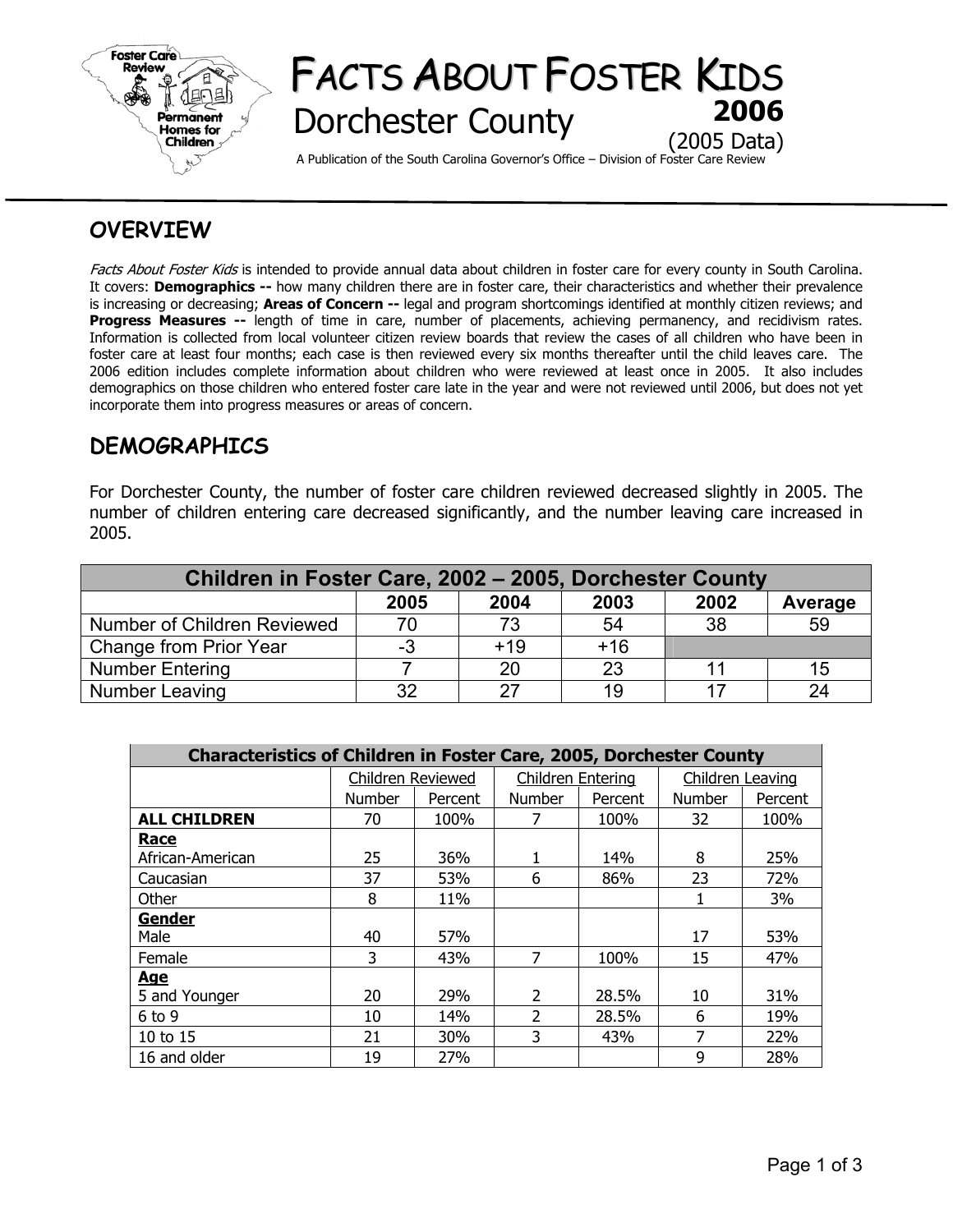## **AREAS OF CONCERN**

In 2005, Review Board members held 9 meetings and 114 reviews. Of the 114 reviews held, 103 (90%) had at least one area of concern cited by the local Review Board. The most often cited legal violation was No Timely Merits Hearing. The most often cited program violation was No Current/Incomplete/Inappropriate Case Plan.

| Frequently Cited Areas of Concern, 2002 - 2005, Dorchester County |            |            |            |            |
|-------------------------------------------------------------------|------------|------------|------------|------------|
|                                                                   | 2005       | 2004       | 2003       | 2002       |
| Legal:                                                            |            |            |            |            |
| No Timely Permanency Plan Hearing                                 | 32         | 23         | 20         |            |
| No Timely Probable Cause Hearing                                  | 4          | 6          | 11         |            |
| No Timely Merits Hearing                                          | 39         | 37         | 26         | 9          |
| No Face to Face Contact                                           | 18         | 13         | 12         | 13         |
| No Court Order at Review/Non-Compliance w/Court Order             | 17         | 50         | 20         | 11         |
| No Thorough Adoption Assessment/Specific Child Recruitment        | 14         | 5          | 5          |            |
| <b>Other Statutory Violations</b>                                 |            | 11         | 5          | 0          |
| <u>Program:</u>                                                   |            |            |            |            |
| No Progress Report                                                |            | 27         | 14         | 18         |
| Lack of Progress Permanency Plan                                  | 9          | 9          | 2          | 6          |
| No Current/Incomplete/Inappropriate Case Plan                     | 56         | 70         | 40         | 19         |
| <b>Interested Parties Not Invited</b>                             | 23         | 9          | 7          | 7          |
| No Timely FCRB Hearing                                            | 4          | 14         | 16         |            |
| No Advance Packet                                                 | 14         | 11         | 6          | 19         |
| Other Policy/Procedure Issues                                     | 13         | 31         | 38         | 27         |
| <b>TOTAL</b>                                                      | 271        | 316        | 222        | 139        |
| <b>Percent of Reviews with Areas of Concern</b>                   | <b>90%</b> | <b>94%</b> | <b>93%</b> | <b>95%</b> |

## **PROGRESS MEASURES**

Four main indicators are used to measure progress towards better outcomes for children in foster care. For each, comparison data for the previous four years are provided.

### **LENGTH OF TIME IN CARE:**

The longer a child is away from their home or a nurturing family environment, the more damaging it can be to the normal development of the child. For this reason, a major goal of the Review Board is to ensure that children achieve permanency as quickly as possible. In 2005, the average length of time in Dorchester County decreased to 1.9 years.

### **NUMBER OF PLACEMENTS:**

Research shows the initial placement in foster care is extremely traumatic for a child. Additional changes in placement once in the foster care system can be detrimental to children's development, affecting their ability to learn, establish relationships and develop as stable, secure individuals. In 2005, Dorchester County's average number of placements decreased to 2.8.

### **PERCENT ACHIEVING PERMANENCY:**

Permanency for a child means placement with a "forever family." A child can achieve legal permanency upon leaving the foster care system either by returning home to their natural parent or by being adopted. In 2005 of the 32 children leaving care, three were adopted and 12 returned home to their natural parent.